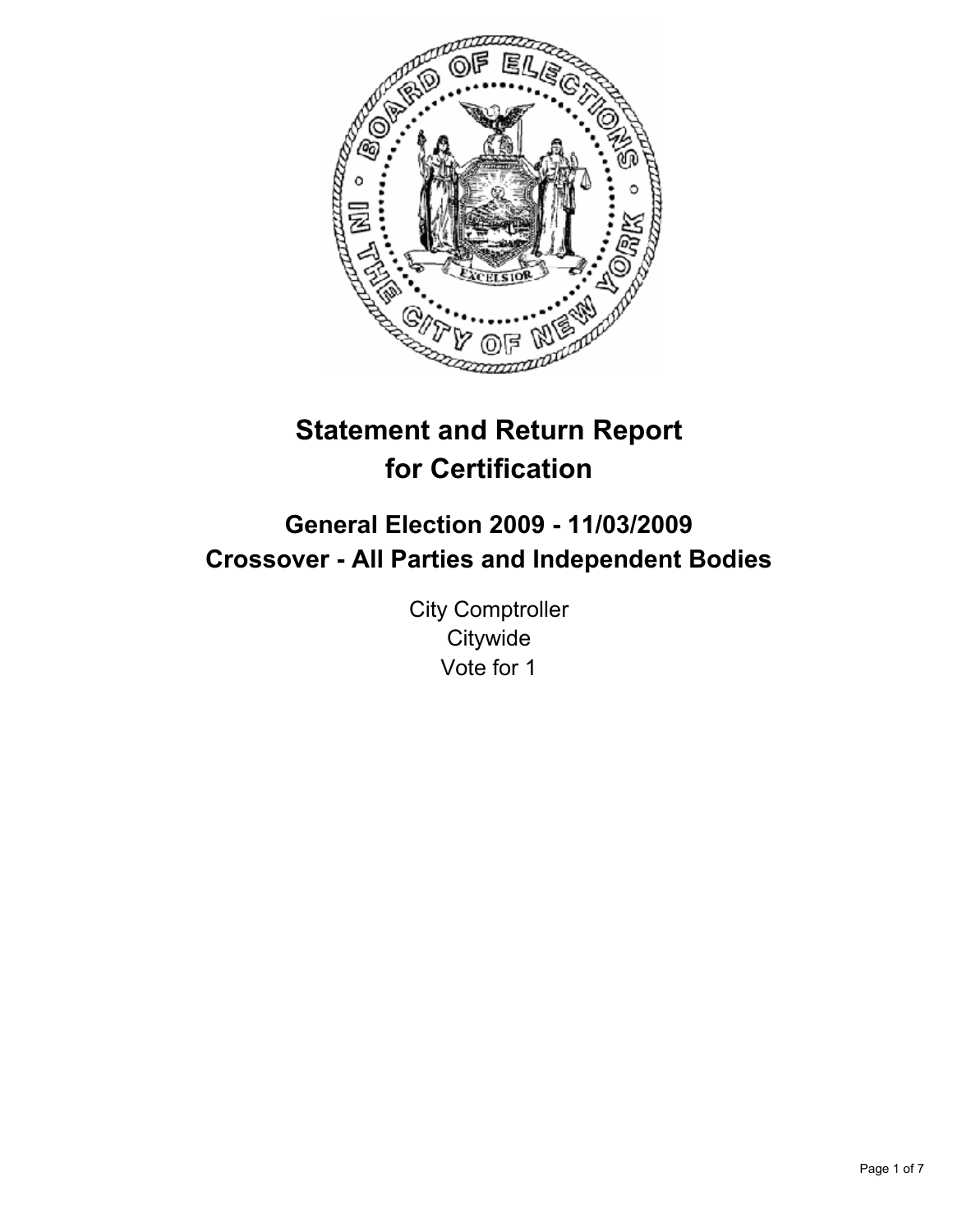

## **New York County**

| <b>PUBLIC COUNTER</b>              | 281,401        |
|------------------------------------|----------------|
| <b>EMERGENCY</b>                   | 964            |
| <b>ABSENTEE/MILITARY</b>           | 5,513          |
| <b>AFFIDAVIT</b>                   | 3,728          |
| <b>Total Ballots</b>               | 291,606        |
| JOHN C LIU (DEMOCRATIC)            | 191,748        |
| JOSEPH A MENDOLA (REPUBLICAN)      | 39,103         |
| STUART AVRICK (CONSERVATIVE)       | 3,325          |
| JOHN C LIU (WORKING FAMILIES)      | 12,635         |
| SALIM EJAZ (RENT IS TOO HIGH)      | 3,614          |
| JOHN CLIFTON (LIBERTARIAN)         | 2,022          |
| 7A (WRITE-IN)                      | 1              |
| A JOHN C LIU (WRITE-IN)            | 1              |
| BELLA SINGER (WRITE-IN)            | 1              |
| D YASSKY (WRITE-IN)                | $\overline{2}$ |
| DAN ROSENBERG (WRITE-IN)           | 1              |
| DAVID YASSKY (WRITE-IN)            | 3              |
| DEM (WRITE-IN)                     | 1              |
| EDITH MCGOWAN (WRITE-IN)           | 1              |
| FULL PUBLIC FUNDING (WRITE-IN)     | 1              |
| <b>GAYLE S SINCLAIR (WRITE-IN)</b> | 1              |
| MARK GREEN (WRITE-IN)              | 1              |
| WILLIAM C THOMPSON JR (WRITE-IN)   | 1              |
| <b>Total Votes</b>                 | 252,462        |
| Unrecorded                         | 39,144         |

### **Bronx County**

| <b>PUBLIC COUNTER</b>            | 143,992        |
|----------------------------------|----------------|
| <b>EMERGENCY</b>                 | 635            |
| ABSENTEE/MILITARY                | 2,610          |
| <b>AFFIDAVIT</b>                 | 1,701          |
| <b>Total Ballots</b>             | 148,938        |
| JOHN C LIU (DEMOCRATIC)          | 95,795         |
| JOSEPH A MENDOLA (REPUBLICAN)    | 15,166         |
| STUART AVRICK (CONSERVATIVE)     | 2,119          |
| JOHN C LIU (WORKING FAMILIES)    | 3,404          |
| SALIM EJAZ (RENT IS TOO HIGH)    | 1,569          |
| JOHN CLIFTON (LIBERTARIAN)       | 525            |
| DEBRA FOX (WRITE-IN)             | 1              |
| JOHN C LIU (WRITE-IN)            | $\overline{2}$ |
| JOHN LIU (WRITE-IN)              | 1              |
| TOMMY WOLMAST (WRITE-IN)         | 1              |
| WILLIAM C THOMPSON JR (WRITE-IN) | 1              |
| WILLIAM DELOATCH (WRITE-IN)      | 1              |
| <b>Total Votes</b>               | 118,585        |
| Unrecorded                       | 30,353         |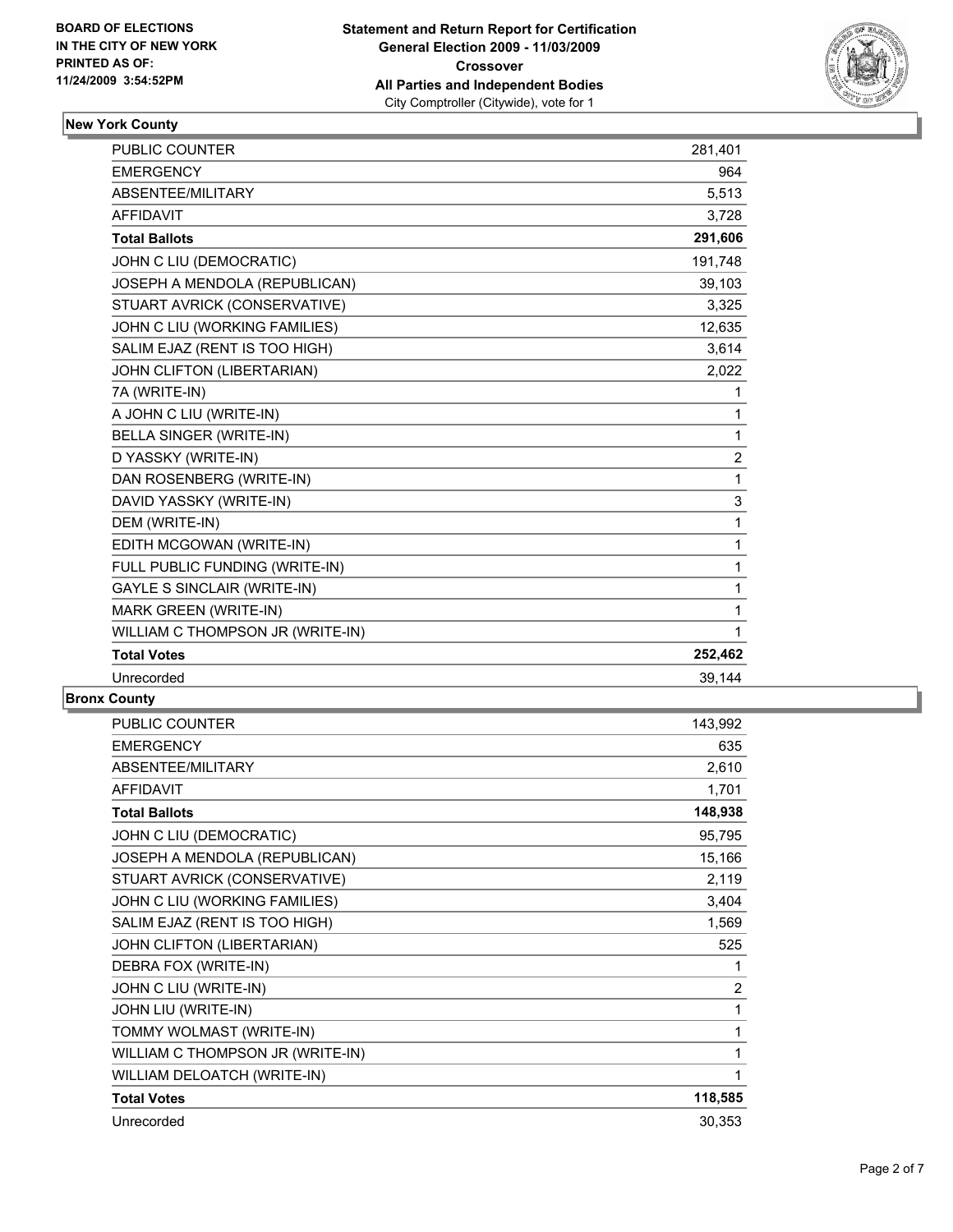

## **Kings County**

| <b>PUBLIC COUNTER</b>         | 334,224 |
|-------------------------------|---------|
| <b>EMERGENCY</b>              | 3,183   |
| ABSENTEE/MILITARY             | 5,663   |
| <b>AFFIDAVIT</b>              | 4,240   |
| <b>Total Ballots</b>          | 347,310 |
| JOHN C LIU (DEMOCRATIC)       | 203,499 |
| JOSEPH A MENDOLA (REPUBLICAN) | 43,718  |
| STUART AVRICK (CONSERVATIVE)  | 6,439   |
| JOHN C LIU (WORKING FAMILIES) | 18,641  |
| SALIM EJAZ (RENT IS TOO HIGH) | 3,422   |
| JOHN CLIFTON (LIBERTARIAN)    | 1,946   |
| <b>ABSTAIN (WRITE-IN)</b>     | 1       |
| BENZION HALBERSTAM (WRITE-IN) | 1       |
| DAVID YASKY (WRITE-IN)        | 1       |
| DAVID YASSKEY (WRITE-IN)      | 1       |
| DAVID YASSKY (WRITE-IN)       | 6       |
| GIACOMO GROSSO (WRITE-IN)     | 1       |
| <b>GLENN BECK (WRITE-IN)</b>  | 1       |
| MELINDA KATZ (WRITE-IN)       | 1       |
| MENACHEM GOROLMICK (WRITE-IN) | 1       |
| SALEM (WRITE-IN)              | 1       |
| ST. JOHN BUTVICK (WRITE-IN)   | 1       |
| STEWART MILSTEIN (WRITE-IN)   | 2       |
| TAYLOR A JACKSON (WRITE-IN)   | 1       |
| YASSKY (WRITE-IN)             | 1       |
| <b>Total Votes</b>            | 277,685 |
| Unrecorded                    | 69.625  |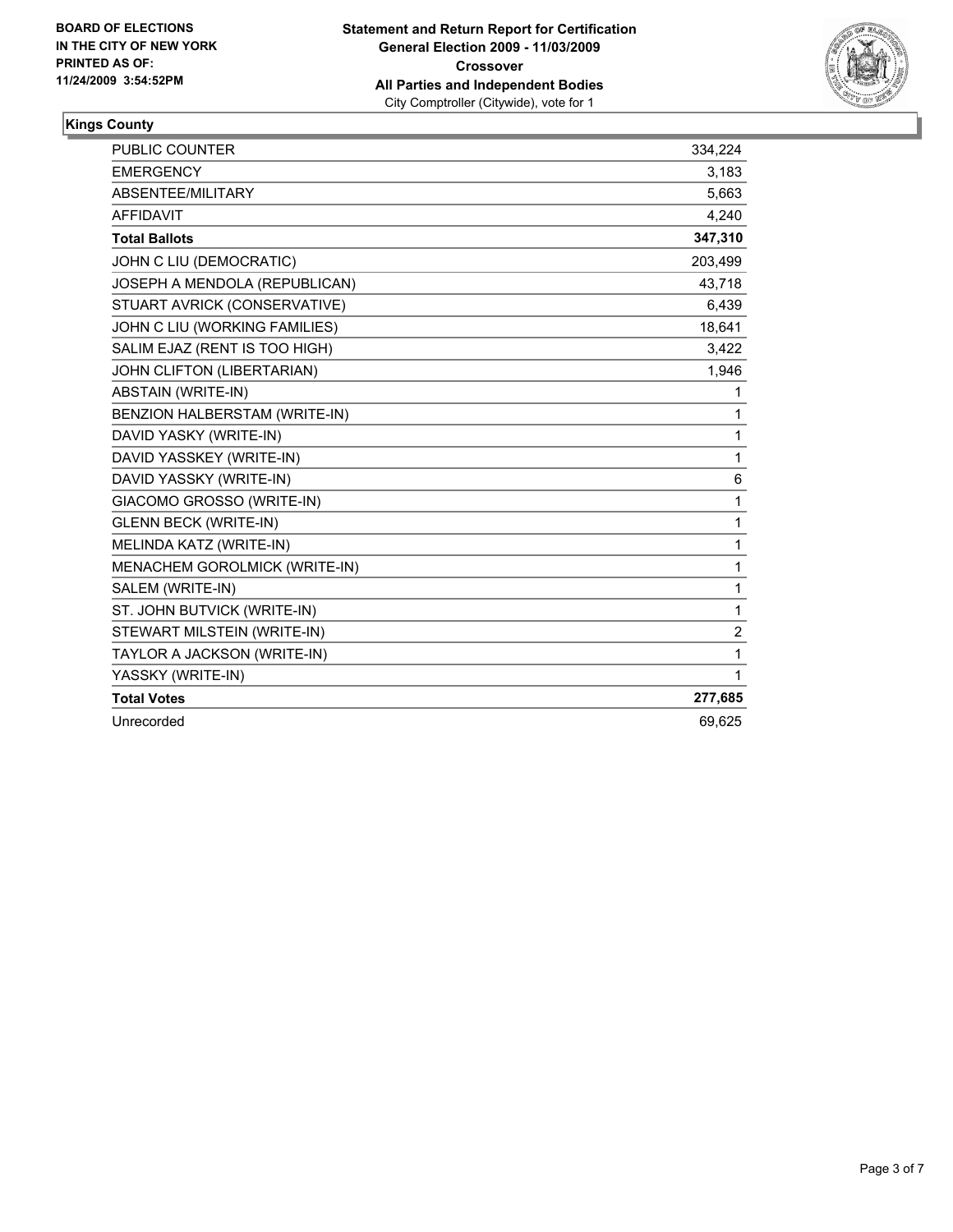

#### **Queens County**

| <b>PUBLIC COUNTER</b>         | 296,324      |
|-------------------------------|--------------|
| <b>EMERGENCY</b>              | 474          |
| <b>ABSENTEE/MILITARY</b>      | 5.940        |
| <b>AFFIDAVIT</b>              | 2,577        |
| <b>Total Ballots</b>          | 305,315      |
| JOHN C LIU (DEMOCRATIC)       | 180,249      |
| JOSEPH A MENDOLA (REPUBLICAN) | 57,266       |
| STUART AVRICK (CONSERVATIVE)  | 6,818        |
| JOHN C LIU (WORKING FAMILIES) | 8,811        |
| SALIM EJAZ (RENT IS TOO HIGH) | 2,607        |
| JOHN CLIFTON (LIBERTARIAN)    | 1,488        |
| DAVID WEPRIN (WRITE-IN)       | 1            |
| DAVID YASSKY (WRITE-IN)       | 4            |
| DENA TOBIN (WRITE-IN)         | 1            |
| DICCIA PINECLO (WRITE-IN)     | $\mathbf{1}$ |
| ERIC ULRICH (WRITE-IN)        | 1            |
| HELEN MARSHALL (WRITE-IN)     | $\mathbf{1}$ |
| JOHN W CRONIN (WRITE-IN)      | 1            |
| KATHLEEN CARDERO (WRITE-IN)   | $\mathbf{1}$ |
| KERRA WILMINGHAM (WRITE-IN)   | 1            |
| PORKY THE PIG (WRITE-IN)      | 1            |
| SUSAN GOLDMAN (WRITE-IN)      | $\mathbf 1$  |
| <b>Total Votes</b>            | 257,253      |
| Unrecorded                    | 48,062       |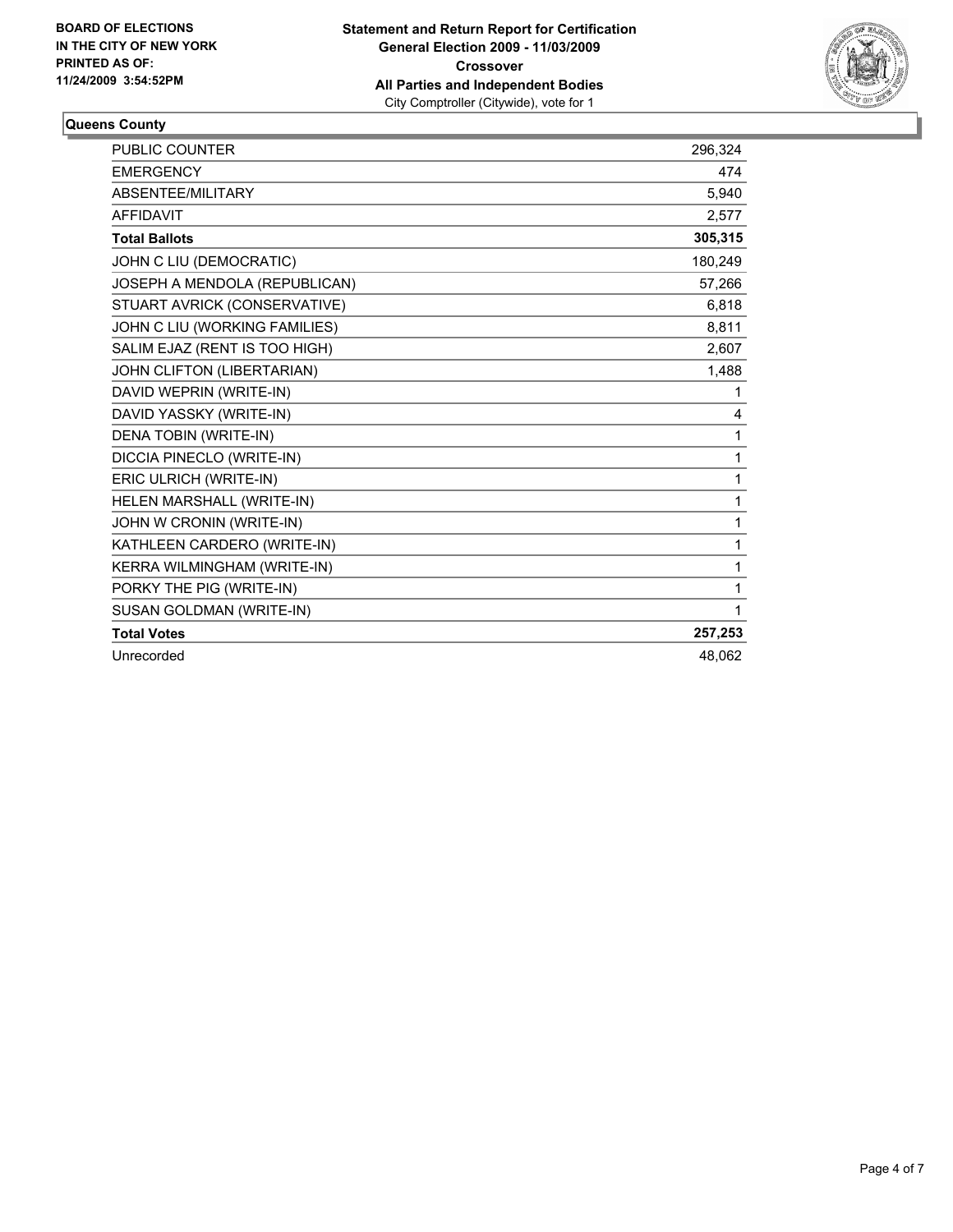

## **Richmond County**

| <b>PUBLIC COUNTER</b>               | 81,684 |
|-------------------------------------|--------|
| <b>EMERGENCY</b>                    | 216    |
| ABSENTEE/MILITARY                   | 2,468  |
| <b>AFFIDAVIT</b>                    | 520    |
| <b>Total Ballots</b>                | 84,888 |
| JOHN C LIU (DEMOCRATIC)             | 33,242 |
| JOSEPH A MENDOLA (REPUBLICAN)       | 29,803 |
| STUART AVRICK (CONSERVATIVE)        | 3,930  |
| JOHN C LIU (WORKING FAMILIES)       | 2,310  |
| SALIM EJAZ (RENT IS TOO HIGH)       | 691    |
| JOHN CLIFTON (LIBERTARIAN)          | 389    |
| CHARLES MONTGOMERY BURNS (WRITE-IN) | 1      |
| DAN BONANNO (WRITE-IN)              | 1      |
| DAVID YASKY (WRITE-IN)              | 1      |
| DAVID YASSKY (WRITE-IN)             | 1      |
| JOHN FRISCIA (WRITE-IN)             | 1      |
| LISA BAROZ (WRITE-IN)               | 1      |
| MICHAEL SCHNALL (WRITE-IN)          | 1      |
| RJ GUERCIO (WRITE-IN)               | 1      |
| RYAN MURPHY (WRITE-IN)              | 1      |
| STEVE FIALA (WRITE-IN)              | 1      |
| <b>Total Votes</b>                  | 70,375 |
| Unrecorded                          | 14.513 |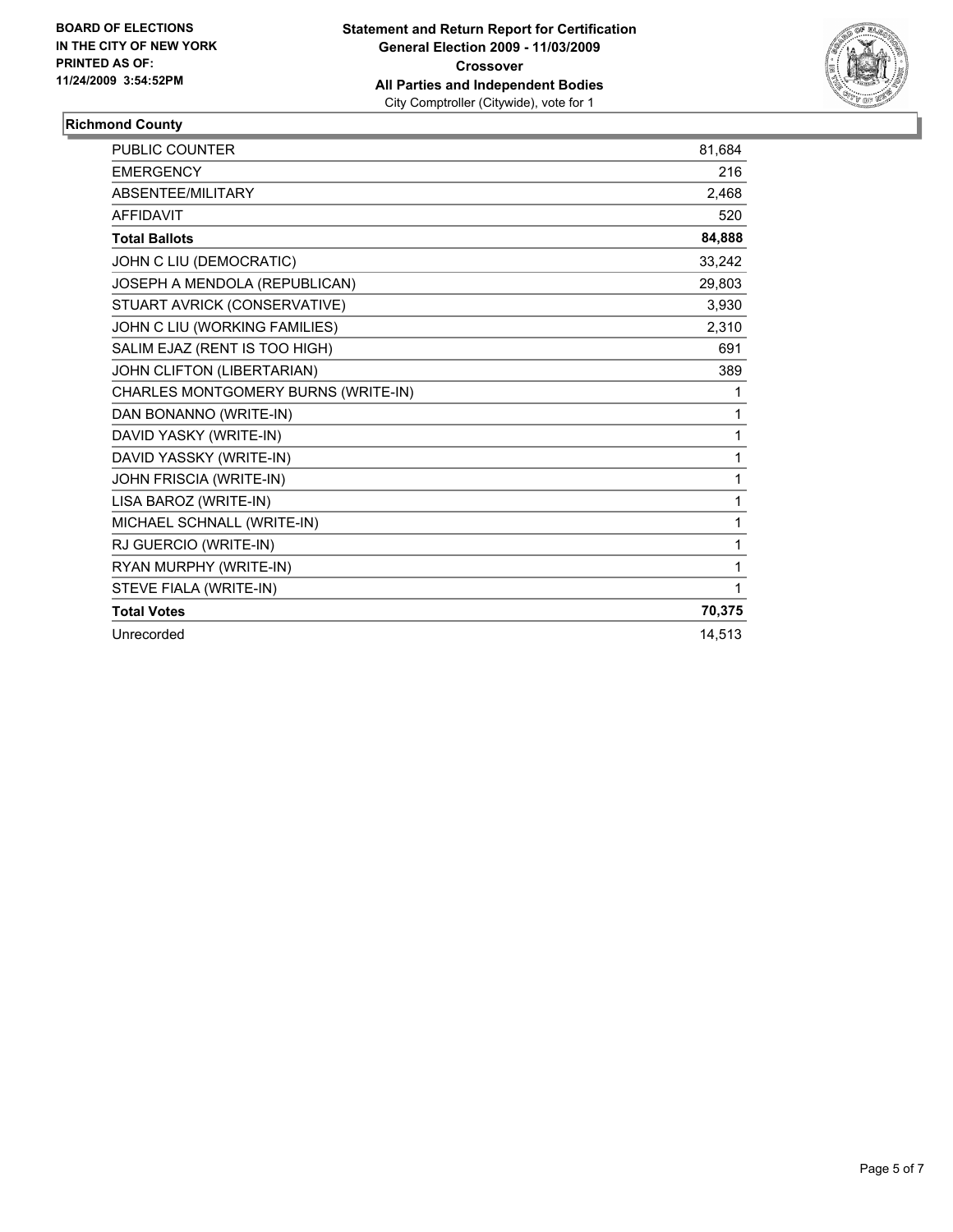

### **Total for City Comptroller (Citywide)**

| <b>PUBLIC COUNTER</b>               | 1,137,625 |
|-------------------------------------|-----------|
| <b>EMERGENCY</b>                    | 5,472     |
| ABSENTEE/MILITARY                   | 22,194    |
| AFFIDAVIT                           | 12,766    |
| <b>Total Ballots</b>                | 1,178,057 |
| JOHN C LIU (DEMOCRATIC)             | 704,533   |
| JOSEPH A MENDOLA (REPUBLICAN)       | 185,056   |
| STUART AVRICK (CONSERVATIVE)        | 22,631    |
| JOHN C LIU (WORKING FAMILIES)       | 45,801    |
| SALIM EJAZ (RENT IS TOO HIGH)       | 11,903    |
| JOHN CLIFTON (LIBERTARIAN)          | 6,370     |
| 7A (WRITE-IN)                       | 1         |
| A JOHN C LIU (WRITE-IN)             | 1         |
| ABSTAIN (WRITE-IN)                  | 1         |
| BELLA SINGER (WRITE-IN)             | 1         |
| BENZION HALBERSTAM (WRITE-IN)       | 1         |
| CHARLES MONTGOMERY BURNS (WRITE-IN) | 1         |
| D YASSKY (WRITE-IN)                 | 2         |
| DAN BONANNO (WRITE-IN)              | 1         |
| DAN ROSENBERG (WRITE-IN)            | 1         |
| DAVID WEPRIN (WRITE-IN)             | 1         |
| DAVID YASKY (WRITE-IN)              | 2         |
| DAVID YASSKEY (WRITE-IN)            | 1         |
| DAVID YASSKY (WRITE-IN)             | 14        |
| DEBRA FOX (WRITE-IN)                | 1         |
| DEM (WRITE-IN)                      | 1         |
| DENA TOBIN (WRITE-IN)               | 1         |
| DICCIA PINECLO (WRITE-IN)           | 1         |
| EDITH MCGOWAN (WRITE-IN)            | 1         |
| ERIC ULRICH (WRITE-IN)              | 1         |
| FULL PUBLIC FUNDING (WRITE-IN)      | 1         |
| <b>GAYLE S SINCLAIR (WRITE-IN)</b>  | 1         |
| GIACOMO GROSSO (WRITE-IN)           | 1         |
| <b>GLENN BECK (WRITE-IN)</b>        | 1         |
| HELEN MARSHALL (WRITE-IN)           | 1         |
| JOHN C LIU (WRITE-IN)               | 2         |
| JOHN FRISCIA (WRITE-IN)             | 1         |
| JOHN LIU (WRITE-IN)                 | 1         |
| JOHN W CRONIN (WRITE-IN)            | 1         |
| KATHLEEN CARDERO (WRITE-IN)         | 1         |
| KERRA WILMINGHAM (WRITE-IN)         | 1         |
| LISA BAROZ (WRITE-IN)               | 1         |
| MARK GREEN (WRITE-IN)               | 1         |
| MELINDA KATZ (WRITE-IN)             | 1         |
| MENACHEM GOROLMICK (WRITE-IN)       | 1         |
| MICHAEL SCHNALL (WRITE-IN)          | 1         |